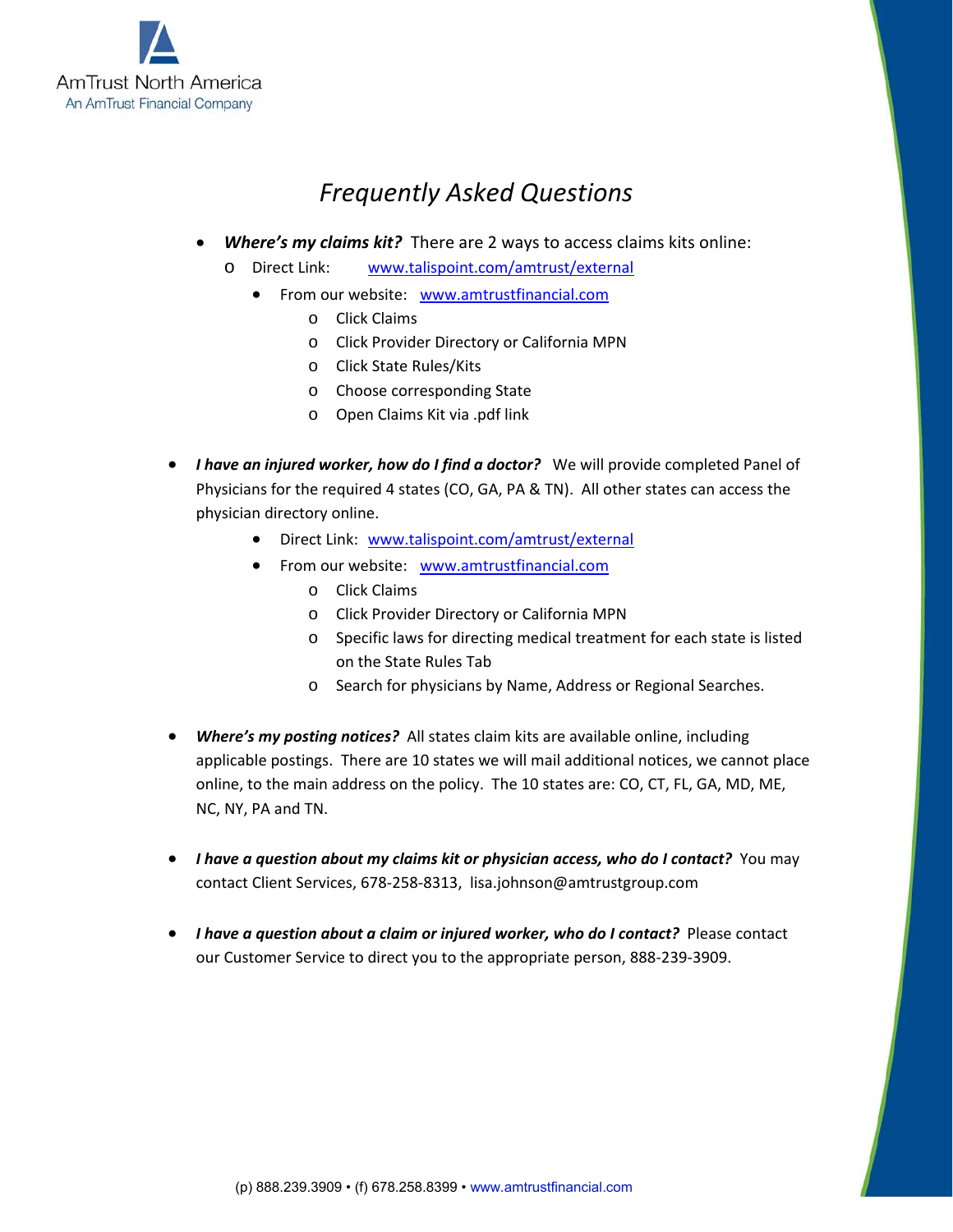

An AmTrust Financial Company

## *24/7 Toll-Free Claim Reporting*

*For ALL States* - *CLAIM REPORTING ONLY* **Phone: (866) 272-9267 Fax: (775) 908-3724 or (877) 669-9140 Email: Amtrustclaims@qrm-inc.com Online: [www.amtrustfinancial.com](http://www.amtrustfinancial.com/) (Must Register)**

#### **Information Required for All Claims reported.**

- 1. Name of the insured and policy number
- 2. Date, Time & Place of Accident
- 3. Description of accident or incident
- 4. Name, phone and/or e-mail of person making the report

#### Additional Information Required for Specific Claim Types

#### A. For Workers' Compensation

- *1. MUST have the injured employee's social security number as it is required by law*
- 2. Description of injury

#### B. For Property Claims

- 1. Physical address of the loss
- 2. If more than one building on property must have specific building(s) involved
- 3. Type of loss, i.e., Fire, Theft, etc.
- 4. Description of loss or damage
- C. For Motor Vehicle (Auto) Claims
	- 1. Name, address and contact information of *ALL* parties involved.
	- 2. Make, model and VIN of the insured vehicle
	- 3. Make, model of all other vehicles involved
	- 4. Current location of all vehicles
	- 5. Name and contact information *for each driver and all passengers*
	- 6. Name and contact information any known witnesses
- D. For General Liability Claims
	- 1. Physical address of where the loss occurred
	- 2. Name, address and contact information for all persons claiming injury or damage
	- 3. Name and contact information any known witnesses

### *FOR GENERAL CLAIM QUESTIONS, PLEASE CALL 888-239-3909*